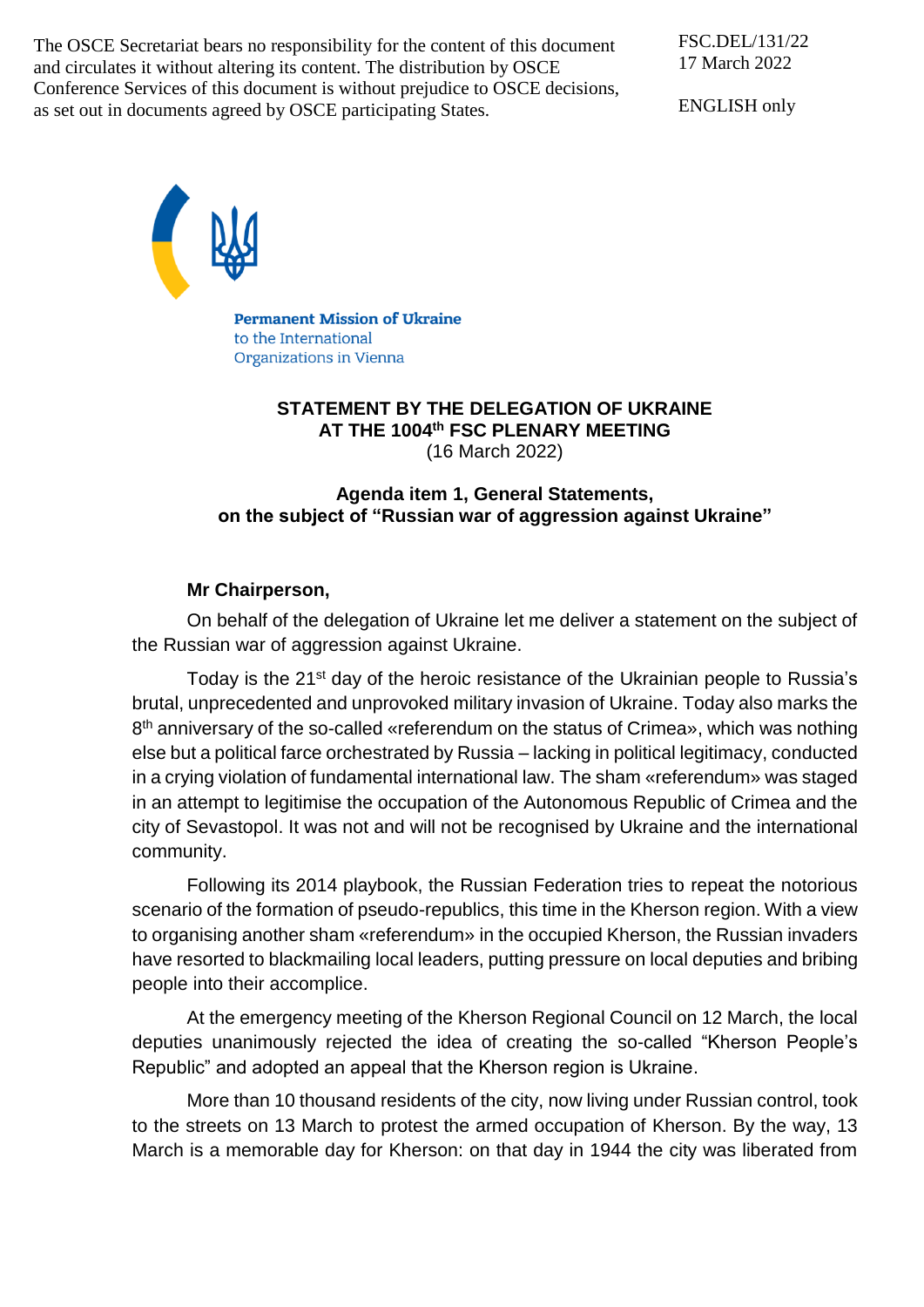Nazi invaders. Therefore, the column of protesters proceeded from the Regional State Administration to the Eternal Flame Memorial. Russian occupiers expectedly opened fire on the peaceful protesters, causing casualties among civilians. This case speaks eloquently of the real nature of the so-called "Russian world".

Several cases of illegal forceful replacement of local authorities with Russia's puppets occurred in the city of Melitopol (Zaporizhzhia region). On 13 March, Russian soldiers kidnapped the head of Melitopol Regional Administration. Eight armed men in Russian military form are reported to break into his house, conduct searches, and confiscate his personal documents and all technical devices. After that, the head of Melitopol regional administration was taken in an unknown direction.

On 11 March, a group of Russian occupiers kidnapped the mayor of Melitopol. The invaders attempted to force him to declare his support for the Russian occupation of the city. Hundreds of residents of Melitopol took to the streets to express their resistance to the actions of the Russian Federation. The abducted mayor is reported to be currently in occupied Luhansk. The occupying administration of the so-called Luhansk People's Republic is incriminating him with a fake criminal charge of "terrorism."

### **Esteemed colleagues,**

The occupying forces of the Russian Federation have not been successful in conducting an offensive operation in all directions. The main efforts of the Russian Army have been focused on regrouping the forces and retaining the previously taken positions.

The Armed Forces of Ukraine, in cooperation with other components of the Defence Forces, are holding back the enemy, inflicting significant losses of manpower and military equipment, demoralizing its personnel both in combat areas and in reserve formation areas.

As of 16 March, the total estimated loss of the enemy amounts to:

- 430 tanks;
- 1375 armoured personnel vehicles;
- 190 artillery systems;
- 43 air defence systems;
- 70 MLRS;
- 819 vehicles;
- 84 aircraft;
- 108 helicopters;
- 3 boats/ships;
- 11 UAVs of operational and tactical level;
- 60 tanks with fuel and lubricants.

Within 21 days of war in Ukraine, the Russian Army lost in Ukraine more military personnel then in two years-long wars in Chechnya – more than 13,800 personnel.

President Zelenskyi said, I quote: "The enemy is confused. They did not expect such resistance. They believed in their propaganda, which has been lying about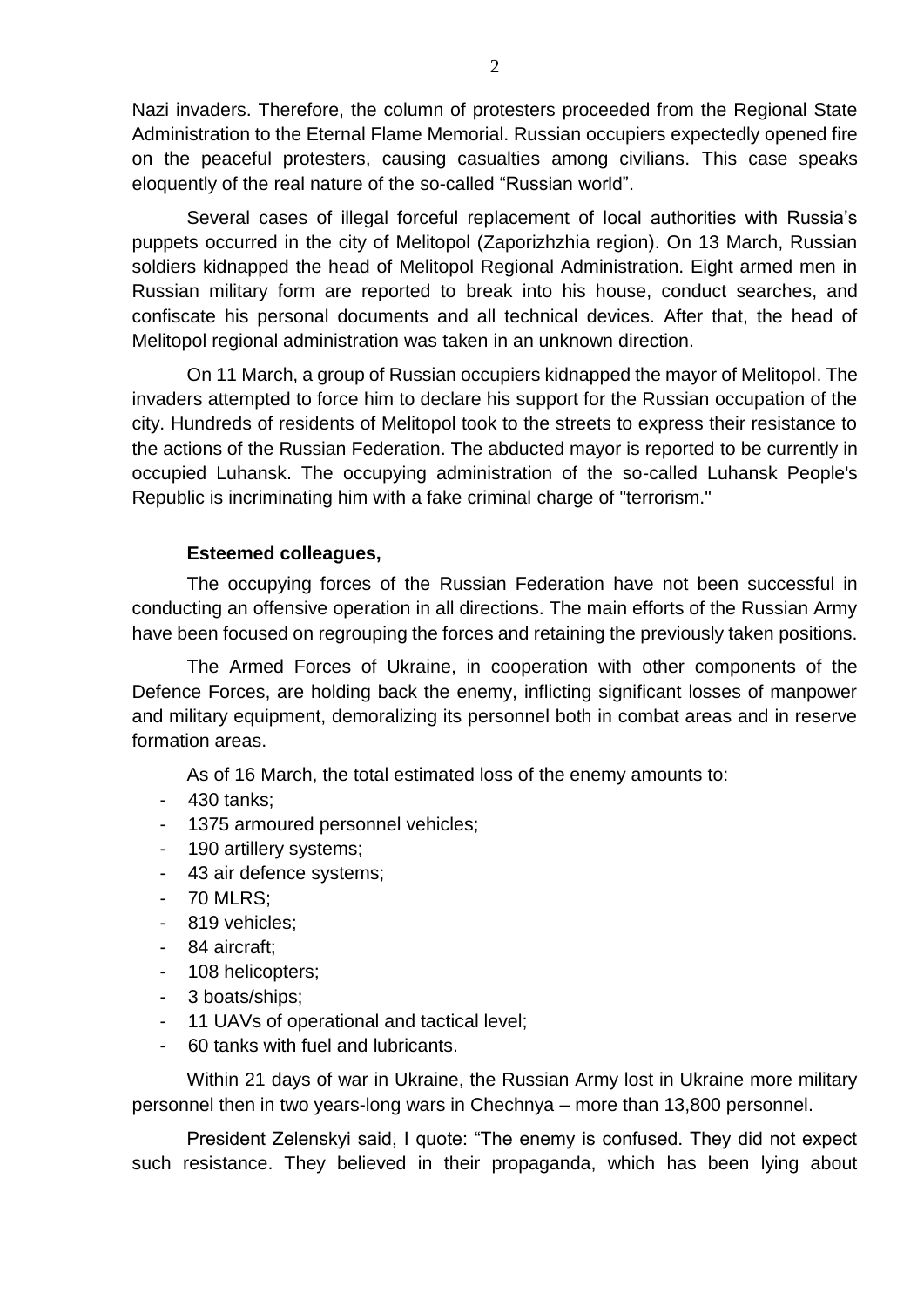Ukrainians for decades. They still cannot recover from that. But they have already begun to understand that they will not achieve anything by war."

We know that there have been cases of mass refusals by Russian servicemen to "travel to Ukraine" to take part in hostilities, despite promises of "war veteran" status, additional daily allowances and higher salaries. We also know that mobilized residents from the temporarily occupied territory of Luhansk region were sent to replenish the losses of the active units of the Russian occupying forces in Ukraine.

Besides, detachments of mercenaries are being formed who are ready to carry out the criminal orders of Russian commanders for a reward. According to available information, mercenary recruitment centres have been opened in Syria, where more than a thousand people have been recruited in recent days, and about 400 people have reportedly arrived in Russia. Camps for their accommodation and training have been set up near the Ukrainian border in Rostov region (Russia) and Homel region (Belarus).

### **Mr Chairperson,**

The Russian occupying forces are using methods that violate the rules of war. They attack civilian infrastructure, killing and injuring civilians, including children, and make actions that can have regional and international consequences.

The Russian aggressors continue to launch massive air and missile strikes against military and civilian targets across the entire territory of Ukraine using indiscriminate weapons such as air bombs, rockets, cluster munitions. They also use civilian infrastructure to equip firing positions, deploy weapons and military equipment.

In Lviv, a pre-trial investigation was launched into the 13 March missile strike by the Russian occupiers on the territory of the International Centre for Peacekeeping and Security (Yavoriv, Lviv region). The strike killed 35 people and injured more than 130. According to the preliminary information, the air strike was carried out from the Black and Azov Seas. The air force of the occupying power fired about 30 missiles on the Centre.

Another horrific crime perpetrated by the Kremlin regime was shelling of Donetsk on 14 March. We have a clear idea of why the Russians shelled Donetsk again, just as they had shelled this Ukrainian city before. It was done to justify the unspeakable war crimes the Russian occupiers are committing across Ukraine. We categorically reject the unfounded allegations by the Russian side that Ukraine used Tochka-U complex to shell Donetsk on 14 March. The Ukrainian Armed Forces did not carry out missile strikes on Donetsk. There is no doubt that the Tochka-U missile that hit Donetsk was launched by the Russian army. Similar missiles were previously used by the Russian Federation on targets in Ukraine in the Donetsk sector (Avdiivka on the outskirts of Donetsk, 11.03.2022, 13.03.2022; Mariupol, 01.03.2022).

The Russian Forces keep trying to seize the city of Mariupol (Donetsk region) but have been met with strong resistance of the Ukrainian Army. The most recent daily losses of the enemy amounted to about 150 people, 2 tanks, 7 infantry fighting vehicles and one armoured personnel carrier.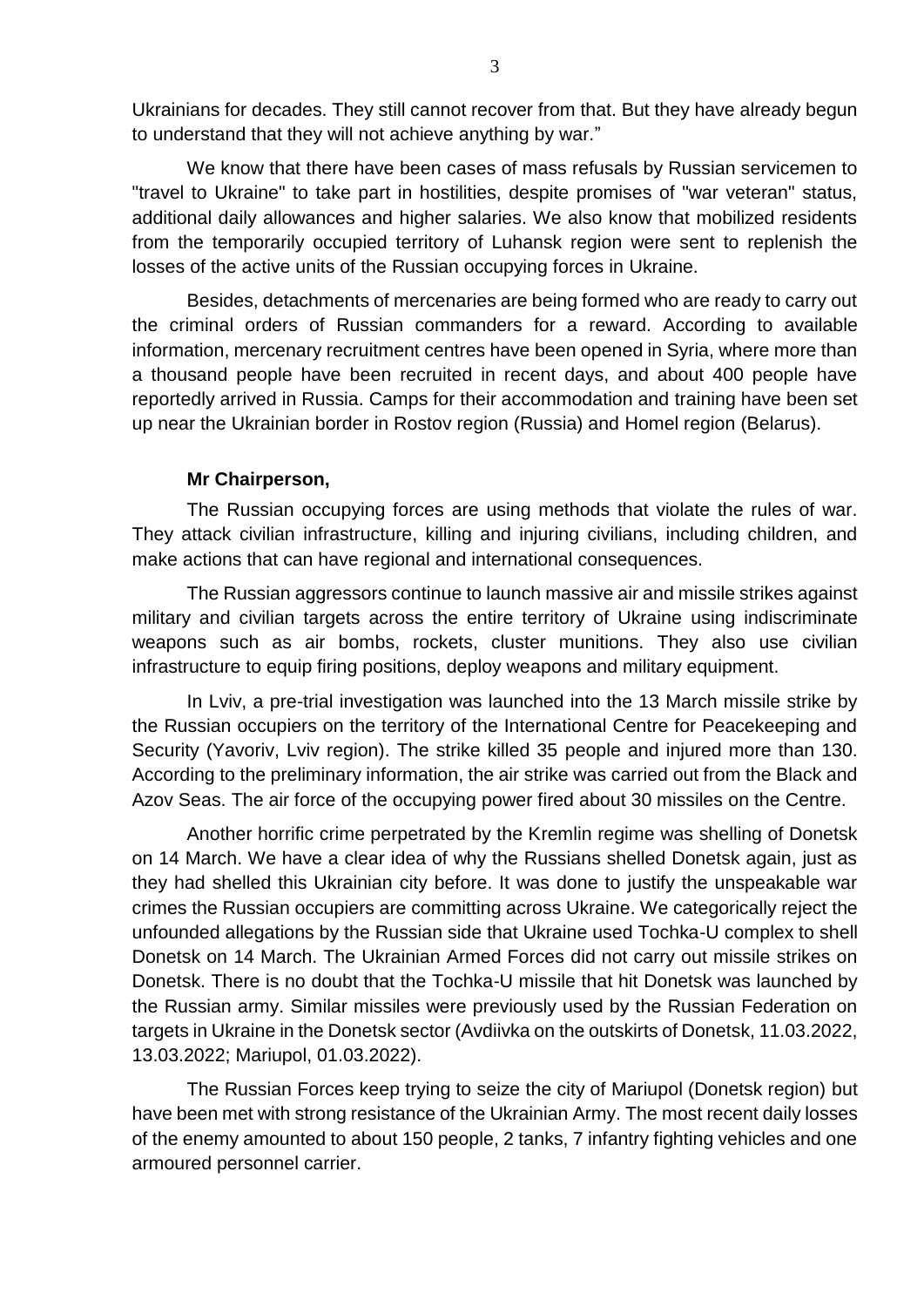Against this background, the humanitarian catastrophe in the city of Mariupol becomes abysmally real. Even in the basic questions of humanity, the Russian invaders show cynicism and barbarism. Russian troops are preventing the evacuation of people and the delivery of humanitarian aid to them, shelling the humanitarian corridor and the entire city. For 4 days, our humanitarian cargo for the blockaded city was standing at a distance of 84 kilometres from Mariupol. This is the long-awaited water, food and medicine for people who die on the streets of Mariupol and in bombed-out apartments. The most disgusting example of real "russism" in Mariupol was shown by the invaders, when they gathered 400 residents from nearby houses and medical staff at a clinic and took them all hostage.

The shelling of civilians in Luhansk region does not stop. The destruction of infrastructure and of the housing sector is catastrophic. Residents of Luhansk region do not have the opportunity to buy water and food. Some of them do not have electricity and communication. Civilians have to hide in basements and cellars. Constant shelling of the streets by the Russian soldiers does not allow them to leave the shelter.

While Kremlin propagandists are cynically covering up their imperial ambitions with claims to "protect Orthodoxy", aggressive attacks by Russian troops are destroying Orthodox churches and other shrines in Ukraine's religious communities. At least 28 buildings of spiritual significance have so far been damaged in at least six regions of Ukraine and counting. The vast majority of them are Orthodox churches. On 12 March, the Russian Army attacked the Sviatohirsk Lavra in Donetsk region, one of the three major Orthodox monasteries in Ukraine. Approximately 520 civilians, including 200 children, were seeking shelter there at that time.

According to the Prosecutor's General Office, as of 15 March, 97 children were killed and more than 100 wounded due to the armed aggression of the Russian Federation. Most victims were in Kyiv, Kharkiv, Donetsk, Chernihiv, Sumy, Kherson, Mykolaiv and Zhytomyr regions. At least five children die under shelling every day. As a result of bombing and shelling, more than 400 educational institutions were damaged, 59 of them were completely destroyed. 11 medical institutions, 3 rehabilitation centres were shelled, including those for children with disabilities.

We strongly condemn the indiscriminate use of Russia's military force against civilians and civilian infrastructure, including schools, hospitals and residential buildings, protected under international humanitarian law.

We declare with all the determination that the responsibility of the Russian military for war crimes is inevitable. Also inevitable is their responsibility for the deliberate humanitarian catastrophe in Ukrainian cities.

In conclusion, we demand that the Russian Federation immediately ceases its war of aggression against Ukraine and unconditionally withdraw all its forces and military equipment from the entire territory of Ukraine within its internationally recognised borders, including the temporarily occupied territories of Donetsk and Luhansk regions, and the Autonomous Republic of Crimea and the city of Sevastopol. We also urge the Russian